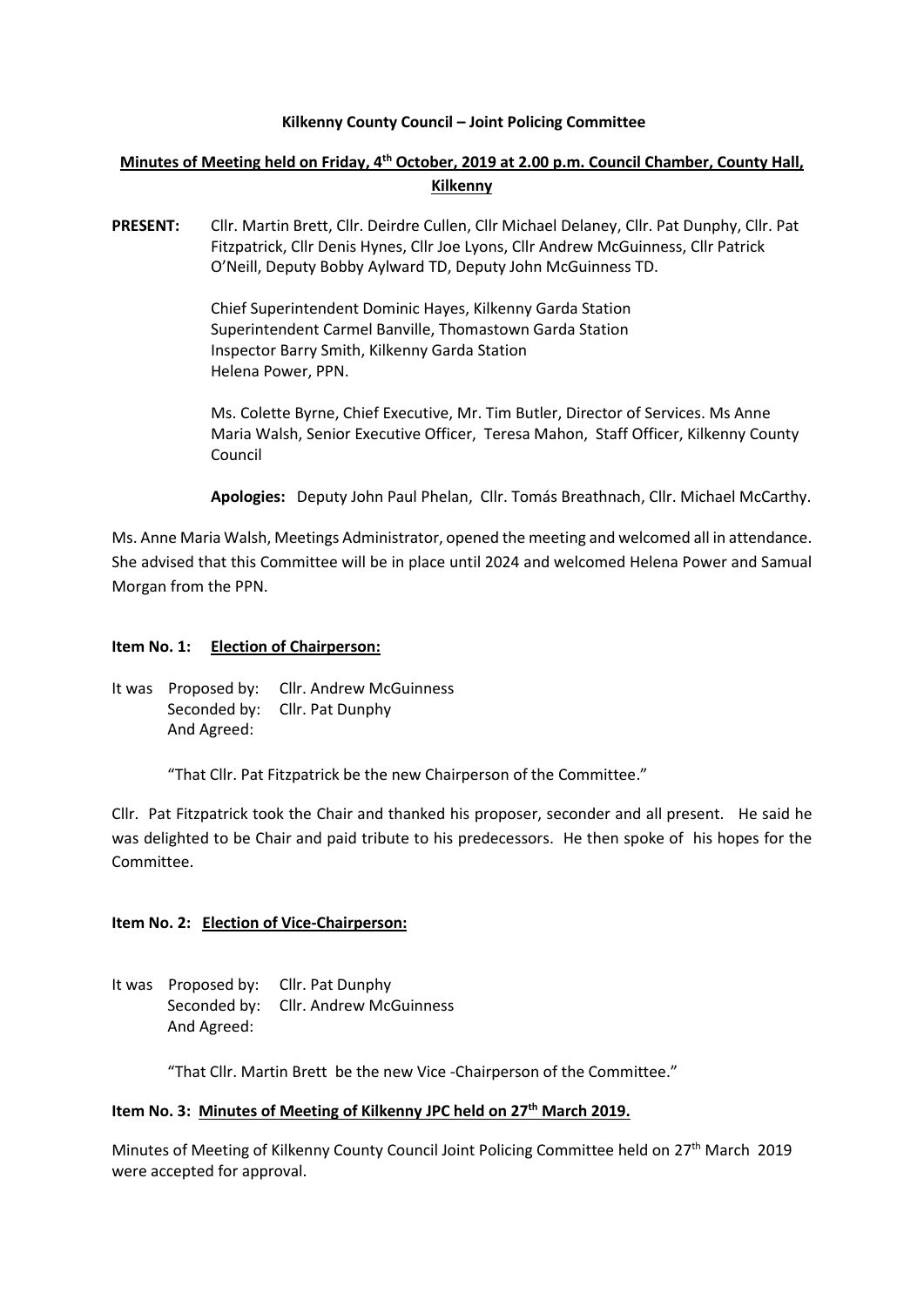## **Item No. 4: Work plan for 2019/2020**

Ms. Anne Maria Walsh explained that the guidelines circulated to Members detailed how the JPC should be conducted. She asked that the Committee consider the document and feed back into the next JPC meeting. A work plan will be devised in line with Appendix 2 of the document. The key issues forming the work plan should be around how the JPC can enhance efforts to address issues affecting community life e.g. crime prevention, antisocial behaviour. street crime, misuse of drugs , support for crime victims and road safety.

# **Item No. 5: Crime Statistics Update**

Chief Superintendent Dominic Hayes provided an update on crime statistics for the Carlow/Kilkenny area.

•Burglary (Not Aggravated) down 74% since 2013 (Less than 1 per week for some periods). (contributing factors include people heeding the crime prevention messages, text alerts and increased checkpoints on motorways) .

•Theft from shop – reduction of incidents from 579 1<sup>st</sup> half of 2015 to 347 1<sup>st</sup> half of 2019.

•Theft from Vehicle – up 30% on last year but an improvement since 2014. (predominately this is where tools are taken from work vehicles but when items are recovered Gardai find it very hard to establish owner. Trying to encourage people to put security mark on equipment, tools etc. text alert groups could help in this area).

•Drug offences – search, arrest and detection rates up . Incidents of arrest for sale and supply are at highest rate since 2016.

The following queries were raised by member of the committee

- Incidents of unreported crime
- Drug problems in Housing Estates and the role of the Tenant Liaison Officers.
- Protocol for protecting peoples identity who report crime.
- Resources/manpower to tackle drug problem and drug related crime.
- Problems with the Handball Alleys in the City
- Increased incidents of Juvenile crime and the role of the JLO.

Chief Superintendent Hayes , Ms. Colette Byrne and Mr. Butler responded to the members. It was agreed that protocol around dealing with criminal activity in local authority housing estates be developed through SPC 3 Housing and considered by JPC before being adopted.

## **Item No. 6: Local Policing Partnership**

Cllr. Pat Fitzpatrick advised that the Local Policing Partnership (LPP) between the Gardaí and Kilkenny County Council was launched in Castlecomer earlier this year. Members of An Garda Síochána, local interest groups, elected representatives as well as members from the relevant text alert areas attend the meetings where issues are discussed and actions taken.

Chief Superintendent Dominic Hayes explained that Inspector Barry Smith is in charge of community policing in Kilkenny and the LPP is now a central part of community policing. There are 7 pillars attached to the partnership including, accessibility, visibility, problem solving and communication. It is hoped that the next partnership will be launched in the Piltown area before the end of 2019.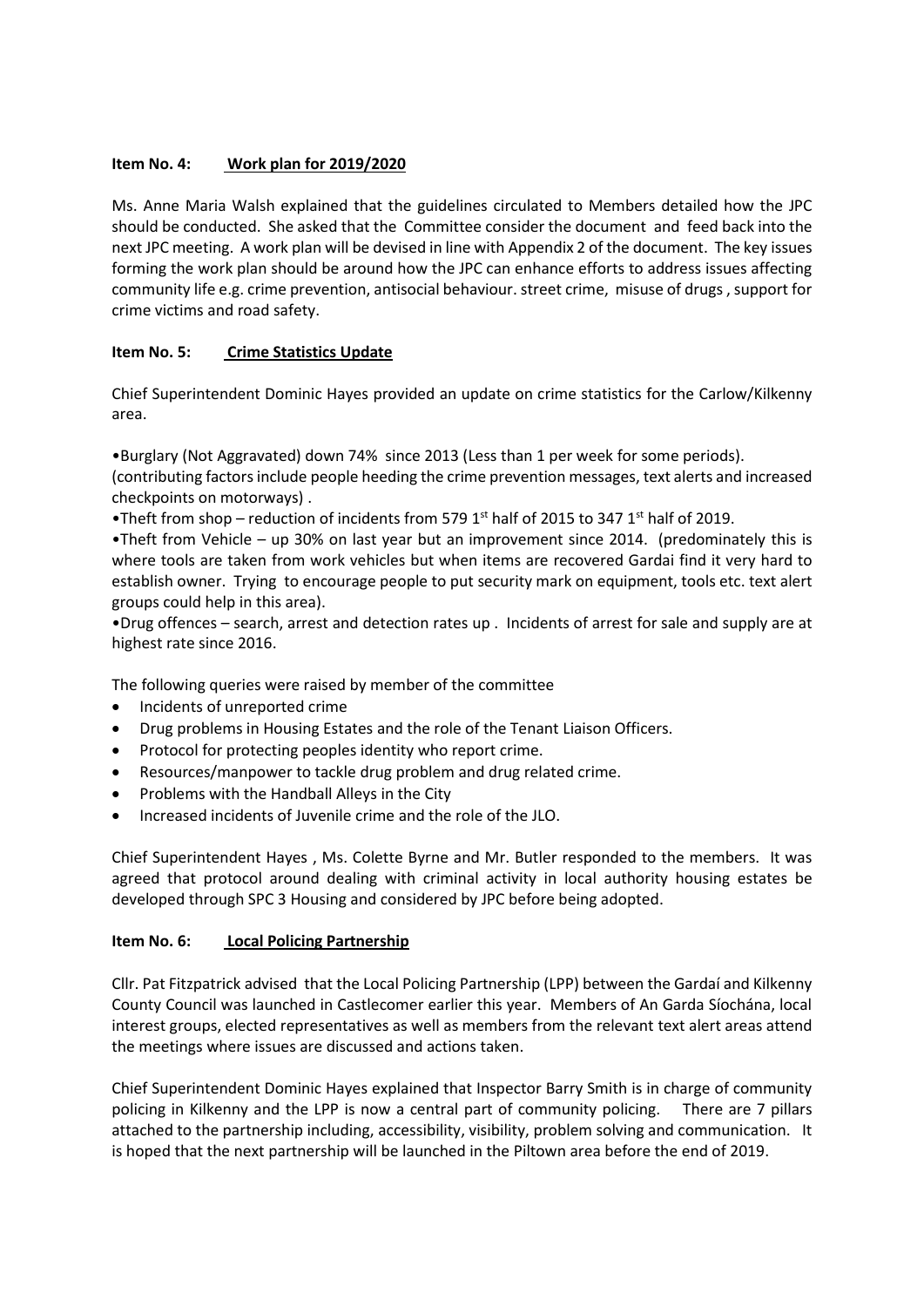The chair of the Municipal District is the chair of the LPP. They will be invited to report to the JPC at least twice a year. The partnership is about meeting people locally and listening to them.

A question was raised in relation to Garda resources. The Chief Superintendent and Superintendent Banville explained that vacancies have arisen through redeployment to new initiatives and promotions but replacements have not yet been appointed.

It was Proposed by: Cllr. Pat Fitzpatrick Seconded by: Deputy Bobby Aylward And Agreed by all:

" That Kilkenny JPC will write to the Minister of Justice and the Police Commissioner concerning the under resourcing and non-filling of Gardai posts in the Carlow/Kilkenny district. "

### **Item No. 7: New Divisional Policing Model**

Cllr. Fitzpatrick expressed his concerns about the possibility of losing the divisional HQ in Kilkenny and the detrimental effect that the changes will have on the proven successful community policing in the Carlow/Kilkenny area. He asked Chief Superintendent Dominic Hayes to provided details on the proposed new Divisional Policing Model. Chief Superintendent Hayes explained that the current district model of policing is being replaced by a divisional model where responsibilities will be allocated on a functional basis rather than geographical basis.

He stated that he did not have the full details of the plan but he understood the main changes to be as follows: At present Carlow/ Kilkenny has 3 divisions with a Superintendent over each division. Under the new structure Carlow/ Kilkenny will be joining with Waterford and the HQ of the division will be located in Waterford. There will be 4 Superintendents for the Carlow/Kilkenny/Waterford division, one which will be responsible for crime investigation, one in charge of governance and 2 responsible for engaging with the public. Instead of having 6 Superintendents, as is the current situation, (3 in Waterford, 3 in Carlow/Kilkenny) responsible for community engagement there will only be 2 under the new structure. Community policing as a model has been acknowledged as a huge success and the changing of this model is a very worrying prospect.

Members expressed their concerns and grave disappointment in relation to this new divisional model. Comparisons with the other agencies that were restructured were made along with questions over the amount of research and studies carried out to arrive at such a model. Chief Superintendent Dominic Hayes did not have a time scale for the introduction of the proposed plan but understood that it is currently being piloted in Cork & Mayo and he expects to see it rolled out to the rest of the Country in 2-3 years.

The Members agreed on the following actions:

The JPC will write to the Assistant Commissioner inviting him to attend a JPC meeting to outline the proposed new structure for Kilkenny. A special JPC meeting may be called to facilitate his diary and attendance. The Deputies were required to arrange a hearing of the Joint Committee on Justice and Equality for the Committee. Deputies agreed to raise a question in relation to the proposals in parliamentary question time and bring it before the Public Audit Committee in relation to the cost of its implementation.